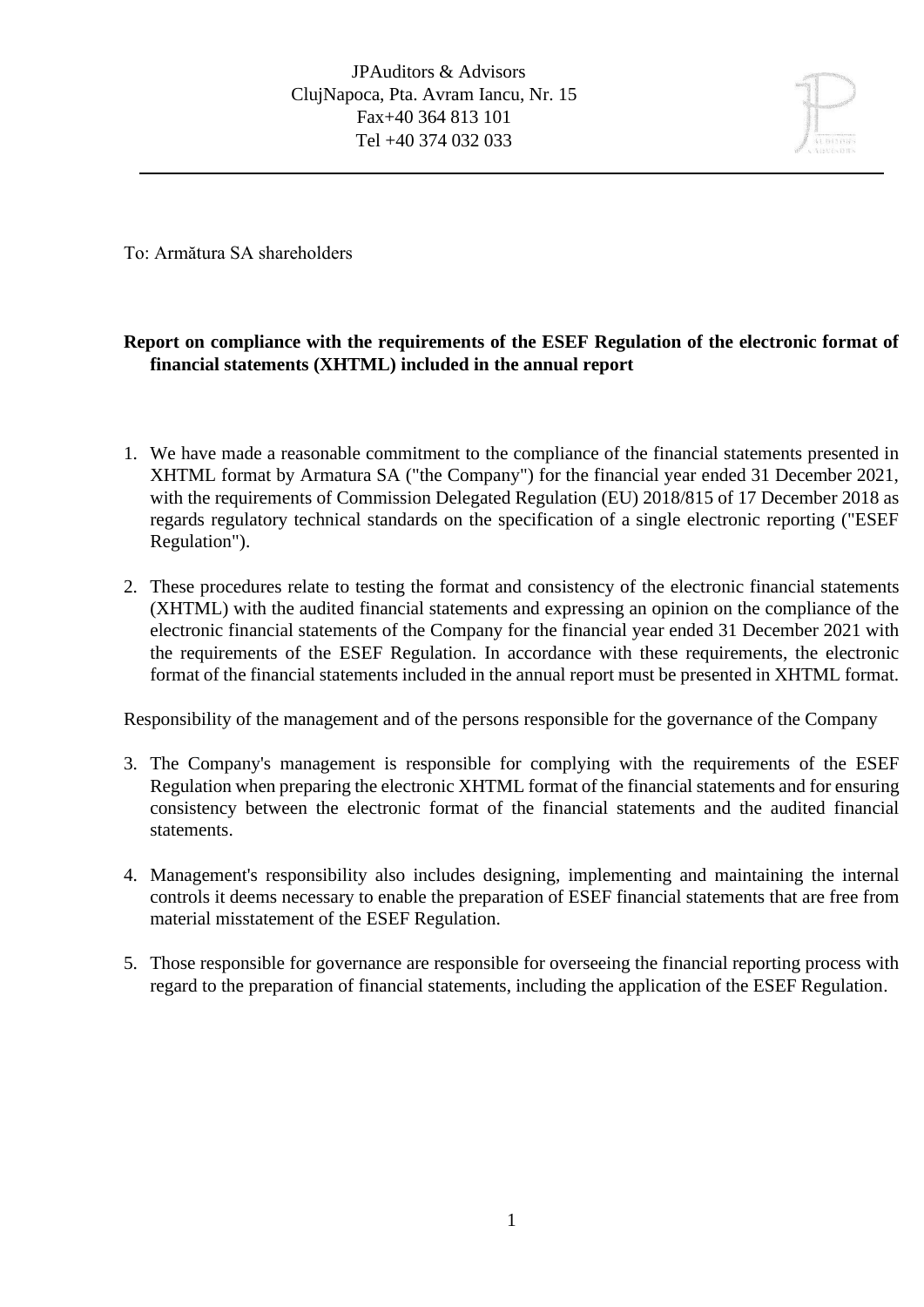## *Auditor's responsibility*

- 6. It is our responsibility to express a reasonable assurance on the compliance of the electronic format of the financial statements with the requirements of the ESEF Regulation.
- 7. We conducted a reasonable assurance mission in accordance with ISAE 3000 (revised)
- "Assurance engagements other than auditing or reviewing historical financial information" [ISAE 3000 (revised)]. This standard requires us to adhere to ethical standards and to plan and carry out our mission in such a way as to obtain reasonable assurance about the extent to which the electronic format of the Company's financial statements is prepared in all material respects in accordance with the ESEF Regulation. The nature, timing and extent of the selected procedures depend on our reasoning, including an assessment of the risk of material misstatement in relation to the requirements of the ESEF Regulation caused by either fraud or error.
- 8. Reasonable assurance is a high level of assurance, but there is no guarantee that the ISAE 3000 (revised) assurance mission will always detect a significant distortion of requirements, if any.
- 9. We apply the International Standard on Quality Control 1, "Quality Control for Companies Conducting Audits and Reviews of Financial Statements, and Other Assurance Assignments and Related Services", and we therefore maintain a sound quality control system, which includes policies and documented procedures regarding compliance with ethical requirements, professional standards and legal and regulatory provisions applicable to auditors registered in Romania.
- 10. We have maintained our independence and confirm that we have complied with the requirements of ethics and independence imposed by the International Code of Ethics for Professional Accountants (including international standards of independence) issued by the International Accounting Standards Board (IESBA Code).

#### *Procedures performed*

11. The goal of the procedures that I planned and carried out was to obtain a reasonable assurance that the electronic format of the financial statements is prepared in all material respects in accordance with the requirements of the ESEF Regulation. In progress In our assessment of compliance with the requirements of the ESEF Electronic Reporting Format (XHTML) of the Company's financial statements, we maintained our professional skepticism and applied professional judgment. Also